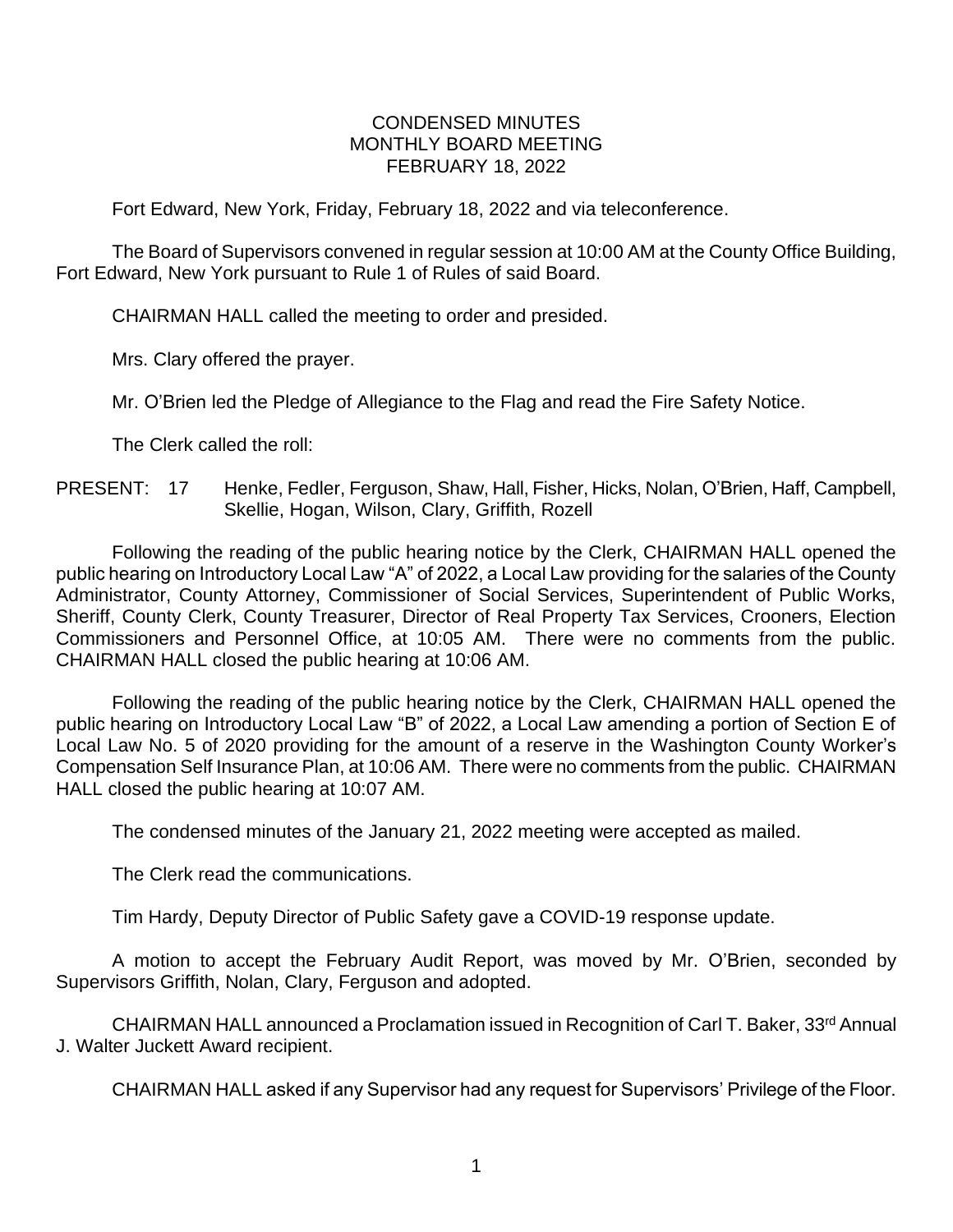There were no requests.

CHAIRMAN HALL asked that the resolutions be introduced.

Resolution No. 45 February 18, 2022 By Supervisors Clary, Campbell, Fedler, Shaw, Skellie, Ferguson, Wilson – TITLE: To Appoint and Reappoint Members – Office for the Aging Advisory Council.

Resolution No. 46 February 18, 2022 By Supervisors Skellie, Rozell, Haff, O'Brien, Fedler, Shaw, Ferguson, Wilson, Fisher – TITLE: A Resolution Authorizing the Implementation, and Funding in the First Instance 100% of the Federal-aid and State "Marchiselli" Program-aid Eligible Costs, of a Transportation Federal-aid Project, and Appropriating Funds Therefore; Church Street Over the Mettawee River PIN 1760.55.

Resolution No. 47 February 18, 2022 By Supervisors Campbell, O'Brien, Hicks, Fedler, Skellie, Hogan, Clary, Rozell, Wilson, Griffith – TITLE: To Adopt Introductory Local Law "A" of 2022.

Resolution No. 48 February 18, 2022 By Supervisors Wilson, Hogan, Hicks, O'Brien, Clary, Rozell – TITLE: To Adopt District Attorney's 2022 Crime Forfeiture Spending Plan.

Resolution No. 49 February 18, 2022 By Supervisors Wilson, Hogan, Hicks, O'Brien, Clary, Rozell – TITLE: To Make Appointment to the Washington County EMS Advisory Board.

Resolution No. 50 February 18, 2022 By Supervisors Campbell, O'Brien, Haff, Hicks, Fedler, Skellie, Hogan, Clary, Rozell, Wilson, Griffith – TITLE: To Adopt Introductory Local Law "B" of 2022.

Resolution No. 51 February 18, 2022 By Supervisors Wilson, Hogan, Haff, Hicks, O'Brien, Clary, Rozell – TITLE: To Set Fee for Septic Permit Renewal – Code Enforcement.

Resolution No. 52 February 18, 2022 By Supervisor Hall – TITLE: Appoint Member of the Counties of Warren and Washington Industrial Development Agency and Civic Development Corporation.

Resolution No. 53 February 18, 2022 By Supervisors Griffith, Campbell, Hicks, O'Brien, Shaw, Skellie, Ferguson – TITLE: Resolution of the Board of Supervisors of Washington County Establishing Washington County as Municipal Partner to the Proposed Fairgrounds Broadband Infrastructure Upgrade Project of the Application by Washington County Fairgrounds to the US Economic Development Administration (EDA or the Agency), US Department of Commerce (DOC) 2021 American Rescue Plan Act Competitive Construction Grant.

Resolution No. 54 February 18, 2022 by Supervisors Griffith, Campbell, Hicks, O'Brien, Shaw, Skellie, Ferguson – TITLE: Authorize Agreement with Hudson Valley AgriBusiness Development Corporation (HVADC).

Resolution No. 55 February 18, 2022 By Supervisors Fedler, O'Brien, Haff, Hicks, Rozell, Wilson, Fisher – TITLE: To Amend the Washington County Travel Policy.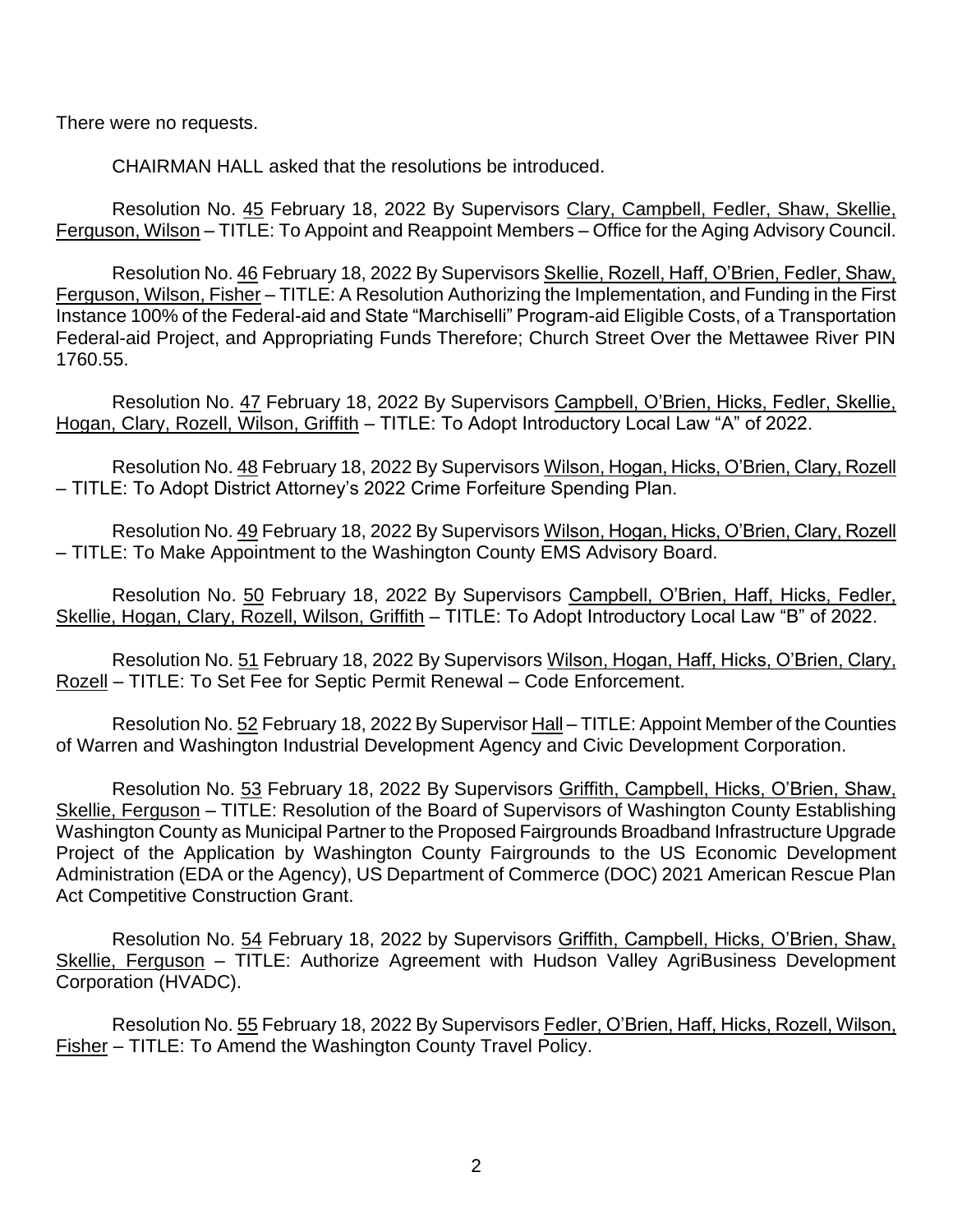Resolution No. 56 February 18, 2022 By Supervisors Campbell, O'Brien, Haff, Hicks, Fedler, Skellie. Hogan, Clary, Rozell, Wilson, Griffith – TITLE: To Cancel Interest and Penalties – Town of Hebron 152.-2-33.7.

Resolution No. 57 February 18, 2022 By Supervisors Campbell, O'Brien, Haff, Hicks, Fedler, Skellie, Hogan, Clary, Rozell, Wilson, Griffith - TITLE: To Correct Tax Role - Town of Jackson.

Resolution No. 58 February 18, 2022 By Supervisors Campbell, O'Brien, Haff, Hicks, Fedler, Skellie, Hogan, Clary, Rozell, Wilson, Griffith – TITLE: Amend 2022 Public Health Budget to Carryover Unspent COVID-19 Vaccine Response Funds.

Resolution No. 59 February 18, 2022 By Supervisors Campbell, O'Brien, Haff, Hicks, Fedler, Skellie, Hogan, Clary, Rozell, Wilson, Griffith – TITLE: Amend 2022 Public Health Budget to Carryover Unspent School Testing Program Funds.

Resolution No. 60 February 18, 2022 By Supervisors Campbell, O'Brien, Haff, Hicks, Fedler, Skellie, Hogan, Clary, Rozell, Wilson, Griffith – TITLE: Amend 2022 Public Health Budget to Carryover Unspent COVID-19 Enhanced Detection Funds.

Resolution No. 61 February 18, 2022 By Supervisors Campbell, O'Brien, Haff, Hicks, Fedler, Skellie, Hogan, Clary, Rozell, Wilson, Griffith - TITLE: Amend 2022 Public Health Budget to Carryover Unspent Preparedness Grant Funds.

Resolution No. 62 February 18, 2022 By Supervisors Campbell, O'Brien, Haff, Hicks, Fedler, Skellie, Hogan, Clary, Rozell, Wilson, Griffith – TITLE: Amend 2022 Public Health Budget to Carryover Unspent Early Intervention Administration Grant.

Resolution No. 63 February 18, 2022 By Supervisors Campbell, O'Brien, Haff, Hicks, Fedler, Skellie, Hogan, Clary, Rozell, Wilson, Griffith – TITLE: Amend 2022 Public Health Budget to Carryover Unspent DSRIP Funds.

Resolution No. 64 February 18, 2022 By Supervisors Campbell, O'Brien, Haff, Hicks, Fedler, Skellie, Hogan, Clary, Rozell, Wilson, Griffith - TITLE: Amend 2022 Public Health Budget to Carryover Unspent Child Passenger Safety Grant.

Resolution No. 65 February 18, 2022 By Supervisors Campbell, O'Brien, Haff, Hicks, Fedler, Skellie, Hogan, Clary, Rozell, Wilson, Griffith - TITLE: Amend 2022 Public Health Budget for Public Health Corps Fellowship Program.

Resolution No. 66 February 18, 2022 By Supervisors Campbell, O'Brien, Haff, Hicks, Fedler, Skellie, Hogan, Clary, Rozell, Wilson, Griffith – TITLE: Amend 2022 Budget to Carryover Unspent Emergency Rental Assistance Program (ERAP) Funds.

Resolution No. 67 February 18, 2022 By Supervisors Campbell, O'Brien, Haff, Hicks, Fedler, Skellie, Hogan, Clary, Rozell, Wilson, Griffith – TITLE: Amend 2022 IT Budget for Website Upgrade.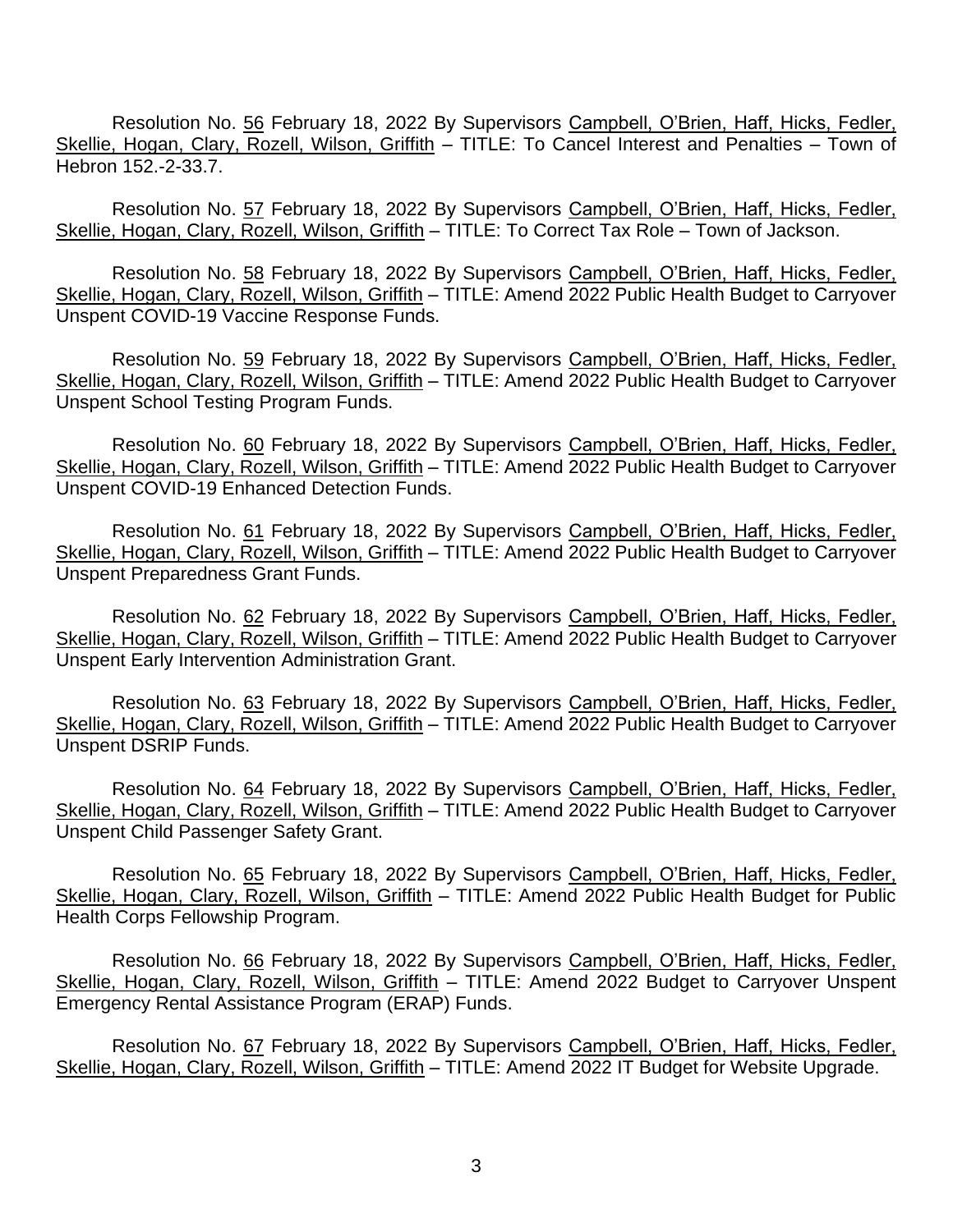Resolution No. 68 February 18, 2022 By Supervisors Campbell, O'Brien, Haff, Hicks, Fedler, Skellie, Hogan, Clary, Rozell, Wilson, Griffith – TITLE: Amend 2021 Budge for Psychiatric Expense.

Resolution No. 69 February 18, 2022 By Supervisors Campbell, O'Brien, Haff, Hicks, Fedler, Skellie, Hogan, Clary, Rozell, Wilson, Griffith – TITLE: Amend 2022 Mental Health Budget for Jail Based Transition Release Services.

Resolution No. 70 February 18, 2022 By Supervisors Campbell, O'Brien, Haff, Hicks, Fedler, Skellie, Hogan, Clary, Rozell, Wilson, Griffith – TITLE: Amend 2022 Sewer District No. 2 Budget for Office Furniture.

Resolution No. 71 February 18, 2022 By Supervisors Campbell, O'Brien, Haff, Hicks, Fedler, Skellie, Hogan, Clary, Rozell, Wilson, Griffith – TITLE: Amend Budget – Capital Project No. 113 – Homeland Security Grants for FY2021 Award.

Resolution No. 72 February 18, 2022 By Supervisors Campbell, O'Brien, Haff, Hicks, Fedler, Skellie, Hogan, Clary, Rozell, Wilson, Griffith - TITLE: Amend 2022 Public Safety Budget to Carryover Unspent Emergency Management Performance Grant.

Resolution No. 73 February 18, 2022 By Supervisors Campbell, O'Brien, Haff, Hicks, Fedler, Skellie, Hogan, Clary, Rozell, Wilson, Griffith – TITLE: Amend Capital Project No. 126 – County Route 61 Bridge Over the Battenkill (Shushan).

Resolution No. 74 February 18, 2022 By Supervisors Campbell, O'Brien, Haff, Hicks, Fedler, Skellie, Hogan, Clary, Rozell, Wilson, Griffith – TITLE: Amend Capital Project No. 127 – Church Street #2.

Resolution No. 75 February 18, 2022 By Supervisors Campbell, O'Brien, Haff, Hicks, Fedler, Skellie, Hogan, Clary, Rozell, Wilson, Griffith - TITLE: To Authorize Acceptance of Water Quality Improvement Grant Project Number 109788; Washington County Roadside Erosion Remediation Program and Amend Budget.

Resolution No. 76 February 18, 2022 By Supervisors Campbell, O'Brien, Haff, Hicks, Fedler, Skellie, Hogan, Clary, Rozell, Wilson, Griffith - TITLE: To Authorize Acceptance of Water Quality Improvement Grant Project Number 109293; Washington County Culvert Replacement Program and Amend Budget.

Resolution No. 77 February 18, 2022 By Supervisors Campbell, O'Brien, Haff, Hicks, Fedler, Skellie, Hogan, Clary, Rozell, Wilson, Griffith – TITLE: Authorizing the Implementation, and Funding in the First Instance 100% of the Federal-aid and State "Marchiselli" Program-aid Eligible Costs, of a Transportation Federal-aid Project, and Appropriating Funds Therefore; CR 37 Burgoyne Avenue Pavement Preservation.

Resolution No. 78 February 18, 2022 By Supervisor Hicks, Skellie, Campbell, O'Brien, Fedler, Clary, Wilson – TITLE: Amend Staffing Pattern – Sewer District No. 2.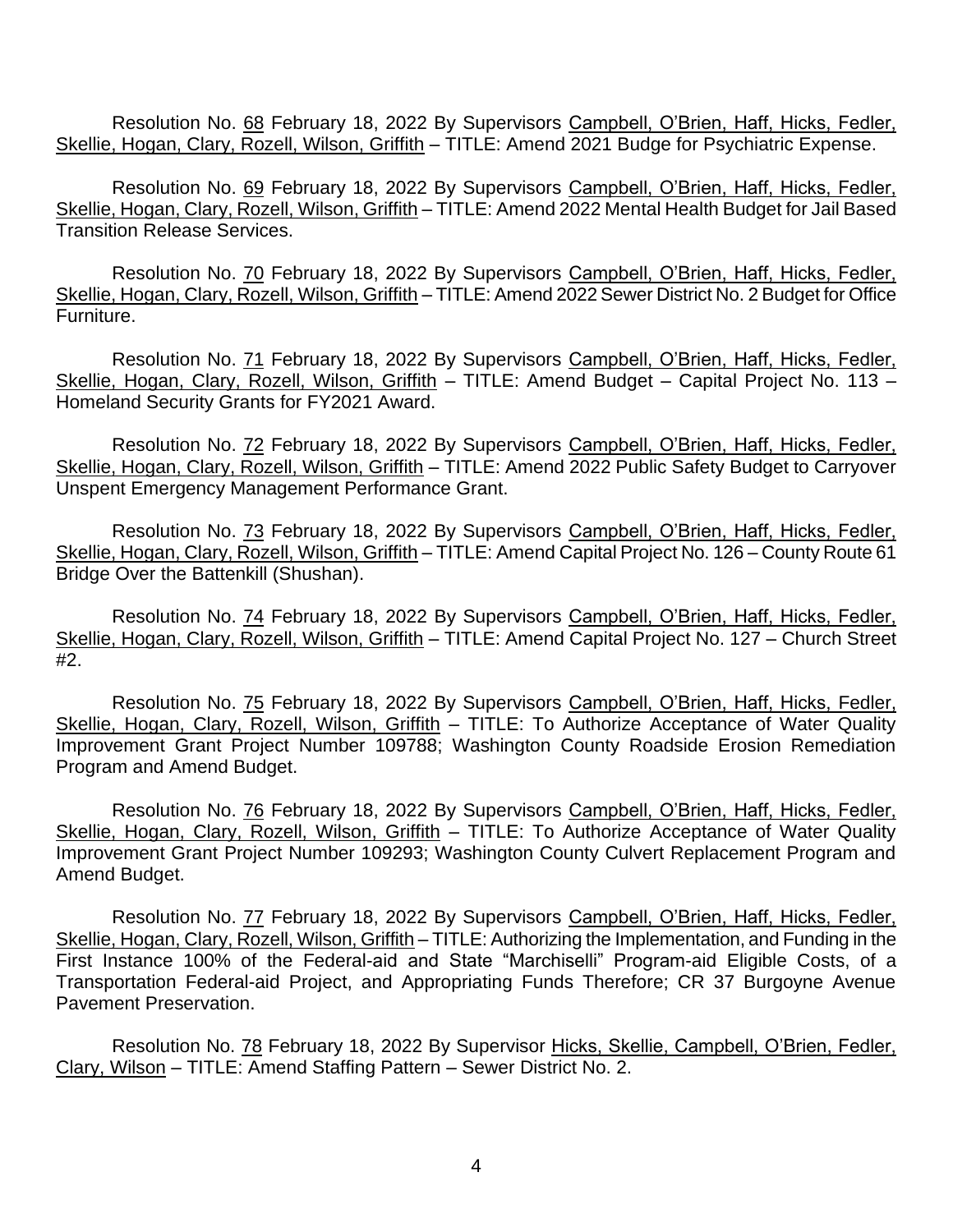Resolution No. 79 February 18, 2022 By Supervisors Hicks, Skellie, Campbell, O'Brien, Fedler, Clary, Wilson – TITLE: Amend the Staffing Pattern – Treasurer.

Resolution No. 80 February 18, 2022 By Supervisors Hicks, Skellie, Campbell, O'Brien, Fedler, Clary, Wilson – TITLE: Amend Staffing Pattern DPW: Road Fund.

Resolution No. 81 February 18, 2022 By Supervisors Campbell, O'Brien, Haff, Hicks, Fedler, Skellie, Hogan, Clary, Rozell, Wilson, Griffith – TITLE: To Award Min Bid #9082 for One Ton (350-3500) Crew Cab 4X4 Truck.

Resolution No. 82 February 18, 2022 By Supervisor Haff - TITLE: Rescind Resolution No. 55 Dated May 15, 2020 Titled: To Adopt County-Wide Mask Policy.

The Board went on to consider the resolutions.

Resolution No. 45, moved by Mrs. Clary, seconded by Supervisors Henke, Fedler, Shaw, Campbell, Wilson and adopted.

Resolution No. 46, moved by Mr. Skellie, seconded by Supervisors Henke, Fedler, Shaw, O'Brien, Campbell, Wilson, Clary and adopted.

Resolution No. 47, moved by Mr. Campbell, seconded by Supervisors Henke, Fedler, Nolan, Wilson, Clary, Griffith, Rozell and adopted by the following roll call vote:

AYES: 16 Henke, Fedler, Ferguson, Shaw, Hall, Fisher, Hicks, Nolan, O'Brien, Campbell, Skellie, Hogan, Wilson, Clary, Griffith, Rozell

NOES: 1 Haff

AYES: 4,507 NOES: 183

Resolution No. 48, moved by Mr. Wilson, seconded by Supervisors Henke, Ferguson, Nolan, O'Brien, Campbell, Clary, Rozell and adopted. Mr. Haff opposed.

Resolution No. 49, moved by Mr. Wilson, seconded by Supervisors Henke, Fedler, Ferguson, Nolan, O'Brien, Campbell and adopted. Mr. Haff opposed.

Resolution No. 50, moved by Mr. Campbell, seconded by Supervisors Henke, Fedler, Ferguson, Nolan, O'Brien, Skellie and adopted by the following roll call vote:

AYES: 17 Henke, Fedler, Ferguson, Shaw, Hall, Fisher, Hicks, Nolan, O'Brien, Haff, Campbell, Skellie, Hogan, Wilson, Clary, Griffith, Rozell

AYES: 4,690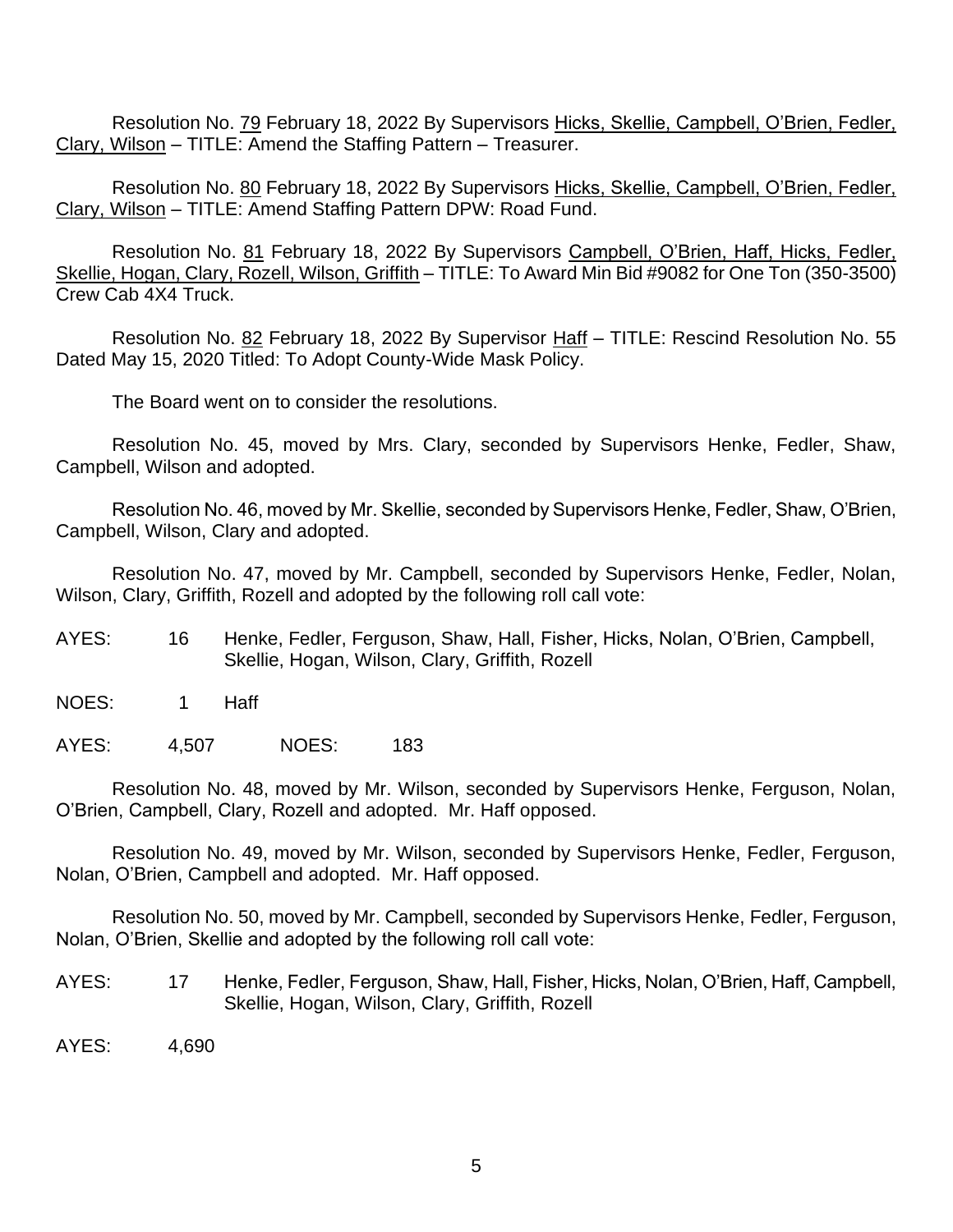Resolution No. 51, moved by Mr. Wilson, seconded by Supervisors Henke, Fedler, Ferguson, Nolan, O'Brien, Clary and adopted.

Resolution No. 52, moved by Chairman Hall, seconded by Supervisors Henke, Ferguson, Nolan, O'Brien, Campbell, Griffith and adopted.

Resolution No. 53, moved by Mr. Griffith, seconded by Supervisors Henke, Fedler, Ferguson, Fisher, Nolan, Campbell, Skellie and adopted.

Resolution No. 54, moved by Mr. Griffith, seconded by Supervisors Henke, Fedler, Ferguson, Shaw, Nolan, Campbell and adopted.

Resolution No. 55, moved by Mrs. Fedler, seconded by Supervisors Henke, Ferguson, Fisher, Nolan, O'Brien, Wilson and adopted.

Resolution No. 56, moved by Mr. Campbell, seconded by Supervisors Henke, Fedler, Ferguson, Griffith and adopted.

Resolution No. 57, moved by Mr. Campbell, seconded by Supervisor Henke, Fedler, Ferguson, Nolan, O'Brien, Skellie, Griffith and adopted.

Resolution No. 58, moved by Mr. Campbell, seconded by Supervisors Henke, Fedler, Ferguson, Nolan, Clary, Griffith, Rozell and adopted.

Resolution No. 59, moved by Mr. Campbell, seconded by Supervisors Henke, Ferguson, O'Brien, Wilson, Clary, Griffith, Rozell and adopted.

Resolution No. 60, moved by Mr. Campbell, seconded by Supervisor Henke, Fedler, Ferguson, Nolan, O'Brien, Clary Rozell and adopted.

Resolution No. 61, moved by Mr. Campbell, seconded by Supervisors Henke, Ferguson, Nolan, O'Brien, Clary, Rozell and adopted.

Resolution No. 62, moved by Mr. Campbell, seconded by Supervisors Henke, Fedler, Ferguson, Nolan, Clary, Rozell and adopted.

Resolution No. 63, moved by Mr. Campbell, seconded by Supervisors Henke, Fedler, Ferguson, Nolan, Clary and adopted.

Resolution No. 64, moved by Mr. Campbell, seconded by Supervisors Henke, Ferguson, Nolan, O'Brien, Clary and adopted.

Resolution No. 65, moved by Mr. Campbell, seconded by Supervisors Henke, Fedler, Ferguson, Nolan, Clary and adopted.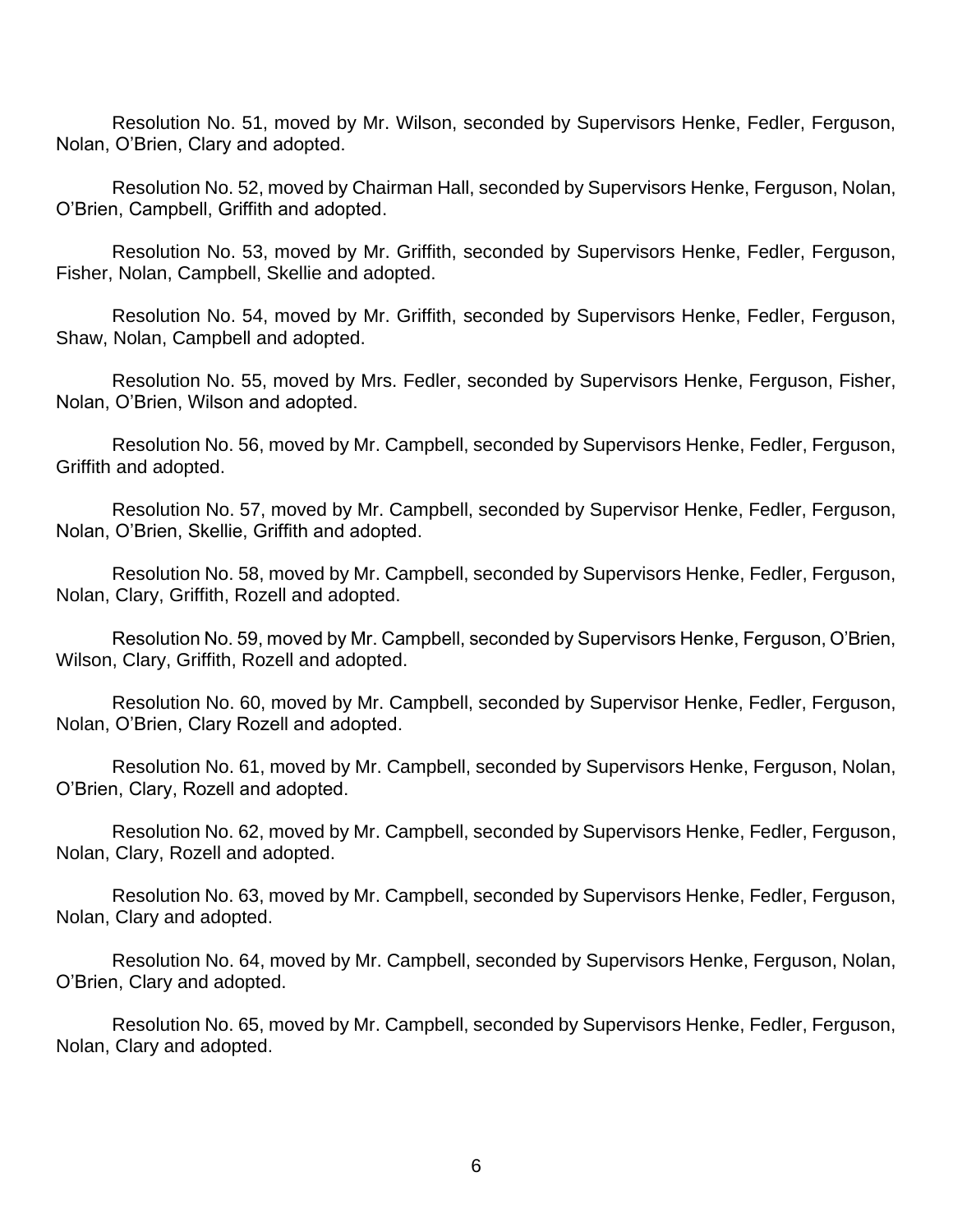Resolution No. 66, moved by Mr. Campbell, seconded by Supervisors Henke, Fedler, Ferguson, Nolan, Clary and adopted.

Resolution No. 67, moved by Mr. Campbell, seconded by Supervisors Henke, Fedler, Ferguson, Nolan, O'Brien, Clary and adopted.

Resolution No. 68, moved by Mr. Campbell, seconded by Supervisors Henke, Fedler, Ferguson, Nolan, Clary and adopted.

Resolution No. 69, moved by Mr. Campbell, seconded by Supervisors Henke, Fedler, Ferguson, Nolan, Clary and adopted.

Resolution No. 70, moved by Mr. Campbell, seconded by Supervisors Henke, Fedler, Ferguson, Fisher, Nolan, Clary and adopted.

Resolution No. 71, moved by Mr. Campbell, seconded by Supervisors Henke, Fedler, Ferguson, Nolan, O'Brien, Clary and adopted.

Resolution No. 72, moved by Mr. Campbell, seconded by Supervisors Henke, Fedler, Ferguson, Nolan, O'Brien, Clary and adopted.

Resolution No. 73, moved by Mr. Campbell, seconded by Supervisors Henke, Fedler, Ferguson, Nolan, Skellie, Clary, Rozell and adopted. Mr. Haff opposed.

Resolution No. 74, moved by Mr. Campbell, seconded by Supervisors Henke, Fedler, Ferguson, Nolan, O'Brien, Clary and adopted.

Resolution No. 75, moved by Mr. Campbell, seconded by Supervisors Henke, Fedler, Fisher, Nolan, O'Brien, Skellie and adopted.

Resolution No. 76, moved by Mr. Campbell, seconded by Supervisors Henke, Fedler, O'Brien, Skellie, Wilson, Clary and adopted.

Resolution No. 77, moved by Mr. Campbell, seconded by Supervisors Henke, Fedler, Ferguson, Nolan, Skellie, Clary and adopted.

Resolution No. 78, moved by Mr. Hicks, seconded by Supervisors Henke, Fedler, Ferguson, Fisher, Nolan, O'Brien, Campbell, Clary and adopted.

Resolution No. 79, moved by Mr. Hicks, seconded by Supervisors Henke, Fedler, Ferguson, Fisher, Nolan, O'Brien, Clary, Rozell and adopted.

Resolution No. 80, moved by Mr. Hicks, seconded by Supervisors Henke, Fedler, Ferguson, Nolan, O'Brien, Campbell, Skellie, Clary, Rozell and adopted.